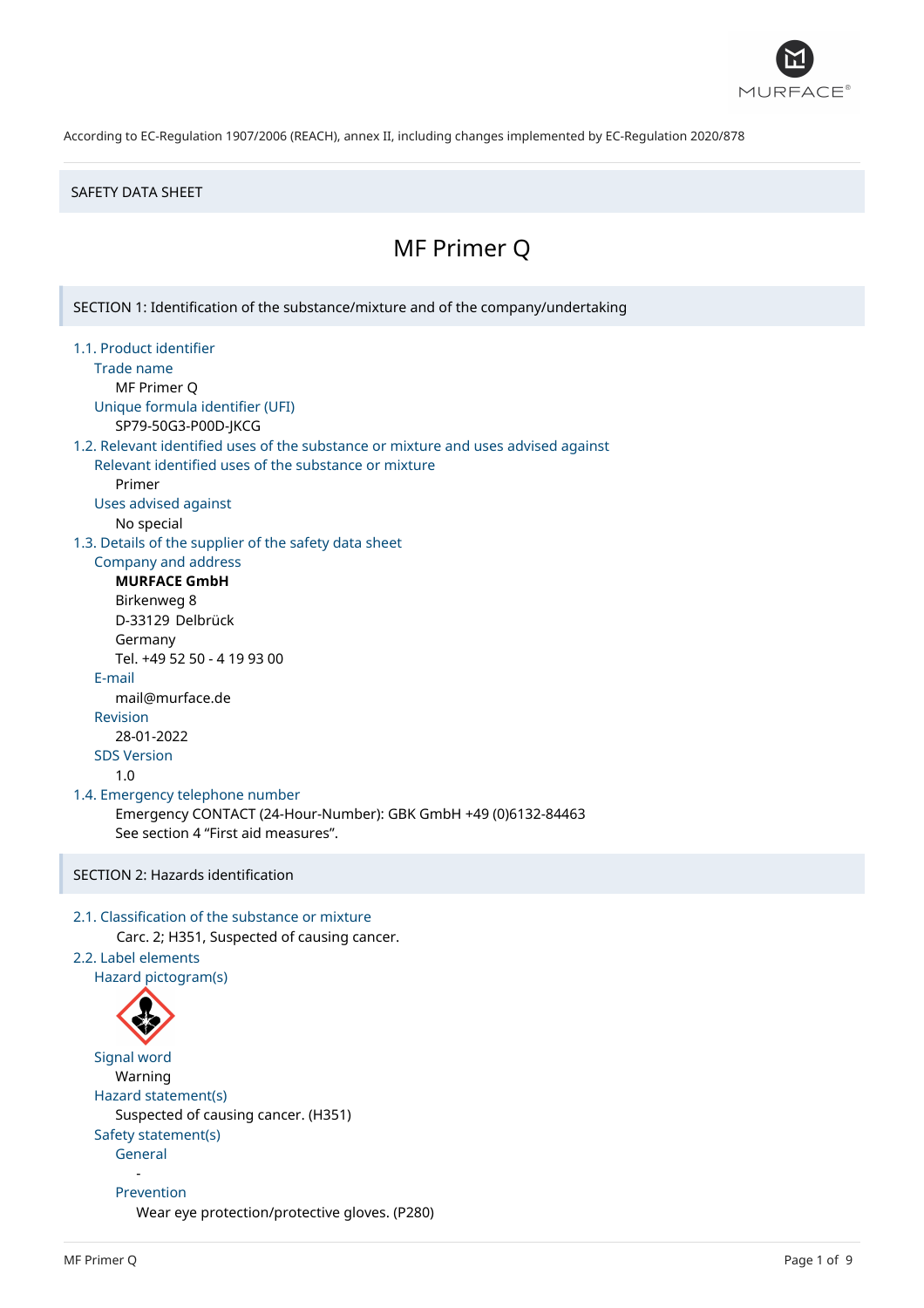

Obtain special instructions before use. (P201)

### Response

IF exposed or concerned: Get medical advice/attention. (P308+P313)

**Storage** 

#### - Disposal

Dispose of contents/container to an approved waste disposal plant. (P501)

#### Hazardous substances

titanium dioxide; [in powder form containing 1 % or more of particles with aerodynamic diameter ≤ 10 μm]

# 2.3. Other hazards

Additional labelling

EUH211, Warning! Hazardous respirable droplets may be formed when sprayed. Do not breathe spray or mist. Additional warnings

This mixture/product does not contain any substances considered to meet the criteria classifying them as PBT and/or vPvB.

## SECTION 3: Composition/information on ingredients

#### 3.2. Mixtures

| Product/substance                                                                                                         | Identifiers                                                                   | % w/w       | Classification | <b>Note</b> |
|---------------------------------------------------------------------------------------------------------------------------|-------------------------------------------------------------------------------|-------------|----------------|-------------|
| Limestone                                                                                                                 | CAS No.: 1317-65-3<br>EC No.: 215-279-6<br>REACH:<br>Index No.:               | $30 - 50\%$ |                |             |
| kristalline Kieselsäure (ø<br>$>10\mu$ )                                                                                  | CAS No.: 14808-60-7<br>EC No.: 238-878-4<br>REACH:<br>Index No.:              | $10 - 20%$  |                |             |
| titanium dioxide; [in<br>powder form containing 1<br>% or more of particles<br>with aerodynamic<br>diameter $\leq 10$ µm] | CAS No.: 13463-67-7<br>EC No.: 236-675-5<br>REACH:<br>Index No.: 022-006-00-2 | $5 - 10%$   | Carc. 2, H351  | $[17]$      |

#### -----

See full text of H-phrases in section 16. Occupational exposure limits are listed in section 8, if these are available. Other information

No special

# SECTION 4: First aid measures

### 4.1. Description of first aid measures

#### General information

In the case of accident: Contact a doctor or casualty department – take the label or this safety data sheet. Contact a doctor if in doubt about the injured person's condition or if the symptoms persist. Never give an unconscious person water or other drink.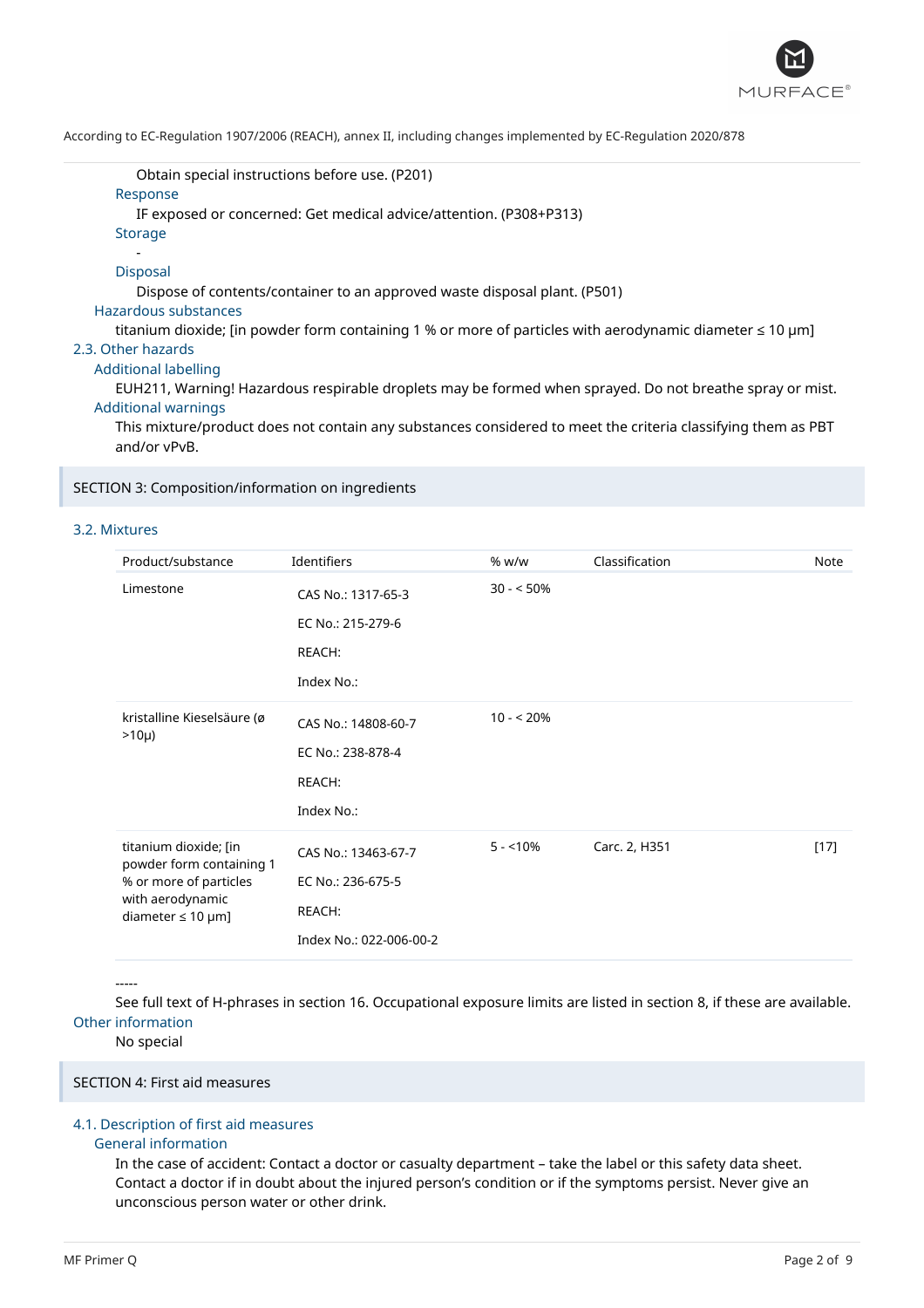

#### Inhalation

Upon breathing difficulties or irritation of the respiratory tract: Bring the person into fresh air and stay with him/her.

# Skin contact

Remove contaminated clothing and shoes immediately. Ensure to wash exposed skin thoroughly with water and soap. Skin cleanser can be used. DO NOT use solvents or thinners.

If skin irritation occurs: Get medical advice/attention.

#### Eye contact

Upon irritation of the eye: Remove contact lenses and open eyes widely. Flush eyes with water or saline water(20- 30°C) for at least 5 minutes. Seek medical assistance and continue flushing during transport.

### Ingestion

Provide plenty of water for the person to drink and stay with him/her. In case of malaise, seek medical advice immediately and bring the safety data sheet or label from the product. Do not induce vomiting, unless recommended by the doctor. Have the victim lean forward with head down to avoid inhalation of- or choking on vomited material.

#### Burns

### Not applicable

4.2. Most important symptoms and effects, both acute and delayed

No special

4.3. Indication of any immediate medical attention and special treatment needed

#### IF exposed or concerned:

Get immediate medical advice/attention.

### Information to medics

Bring this safety data sheet or the label from this product.

#### SECTION 5: Firefighting measures

#### 5.1. Extinguishing media

Suitable extinguishing media: Alcohol-resistant foam, carbon dioxide, powder, water mist.

Unsuitable extinguishing media: Waterjets should not be used, since they can spread the fire.

#### 5.2. Special hazards arising from the substance or mixture

Fire will result in dense smoke. Exposure to combustion products may harm your health. Closed containers, which are exposed to fire, should be cooled with water. Do not allow fire-extinguishing water to enter the sewage system and nearby surface waters.

#### 5.3. Advice for firefighters

Wear self-contained breathing apparatus and protective clothing to prevent contact. Upon direct exposure contact The National Poisons Information Service (dial 111, 24 h service) in order to obtain further advice.

#### SECTION 6: Accidental release measures

# 6.1. Personal precautions, protective equipment and emergency procedures

# Avoid direct contact with spilled substances.

# 6.2. Environmental precautions

Avoid discharge to lakes, streams, sewers, etc. In the event of leakage to the surroundings, contact local environmental authorities.

# 6.3. Methods and material for containment and cleaning up

Use sand, earth, vermiculite, diatomaceous earth to contain and collect non-combustible absorbent materials and place in container for disposal, according to local regulations.

To the extent possible cleaning is performed with normal cleaning agents. Avoid use of solvents.

# 6.4. Reference to other sections

See section 13 on "Disposal considerations" in regard of handling of waste. See section 8 "Exposure controls/personal protection" for protective measures.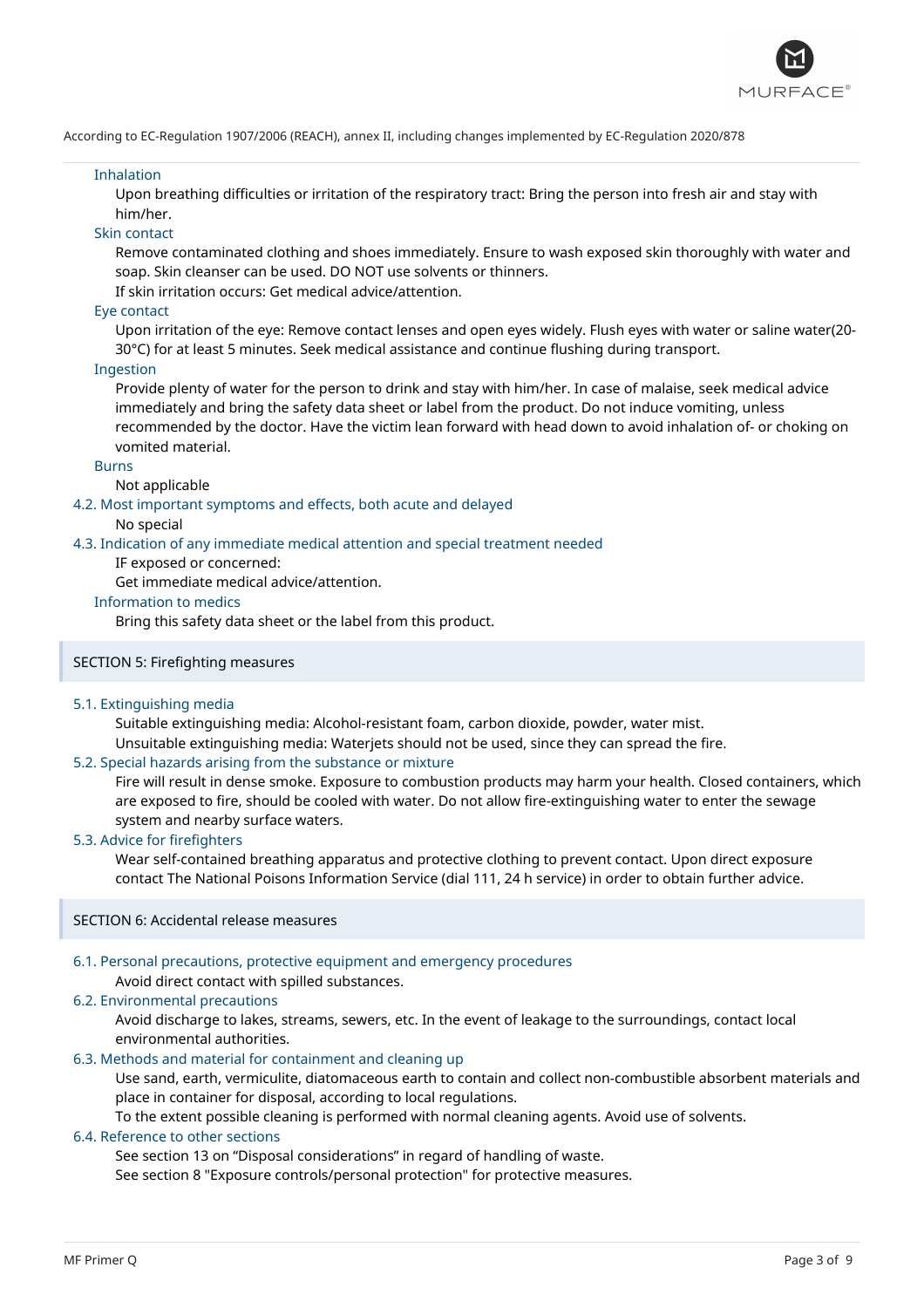

SECTION 7: Handling and storage

#### 7.1. Precautions for safe handling

Avoid direct contact with the product.

Smoking, drinking and consumption of food is not allowed in the work area.

See section 8 "Exposure controls/personal protection" for information on personal protection.

### 7.2. Conditions for safe storage, including any incompatibilities

Containers that have been opened must be carefully resealed and kept upright to prevent leakage. Recommended storage material

Always store in containers of the same material as the original container.

Storage temperature

No specific requirements

# Incompatible materials

Strong acids, strong bases, strong oxidizing agents, and strong reducing agents.

#### 7.3. Specific end use(s)

This product should only be used for applications quoted in section 1.2

#### SECTION 8: Exposure controls/personal protection

### 8.1. Control parameters

#### Limestone

 $\overline{a}$ 

 $\overline{a}$ 

Long term exposure limit (8 hours) (mg/m<sup>3</sup>): 10(inhalable)/4(respirable)

titanium dioxide; [in powder form containing 1 % or more of particles with aerodynamic diameter ≤ 10 μm] Long term exposure limit (8 hours) (mg/m<sup>3</sup>): 10(inhalable)/4(respirable)

The Control of Substances Hazardous to Health Regulations 2002. SI 2002/2677 The Stationery Office 2002. EH40/2005 Workplace exposure limits (Fourth Edition 2020).

## DNEL

No data available

# PNEC

No data available

### 8.2. Exposure controls

Compliance with the given occupational exposure limits values should be controlled on a regular basis.

#### General recommendations

Smoking, drinking and consumption of food is not allowed in the work area.

# Exposure scenarios

There are no exposure scenarios implemented for this product.

# Exposure limits

Professional users are subjected to the legally set maximum concentrations for occupational exposure. See occupational hygiene limit values above.

# Appropriate technical measures

Do not recirculate outlet air that contain the substances.

# Hygiene measures

In between use of the product and at the end of the working day all exposed areas of the body must be washed thoroughly. Always wash hands, forearms and face.

# Measures to avoid environmental exposure

Keep damming materials near the workplace. If possible, collect spillage during work.

Individual protection measures, such as personal protective equipment

# **Generally**

Use only CE marked protective equipment.

No specific requirements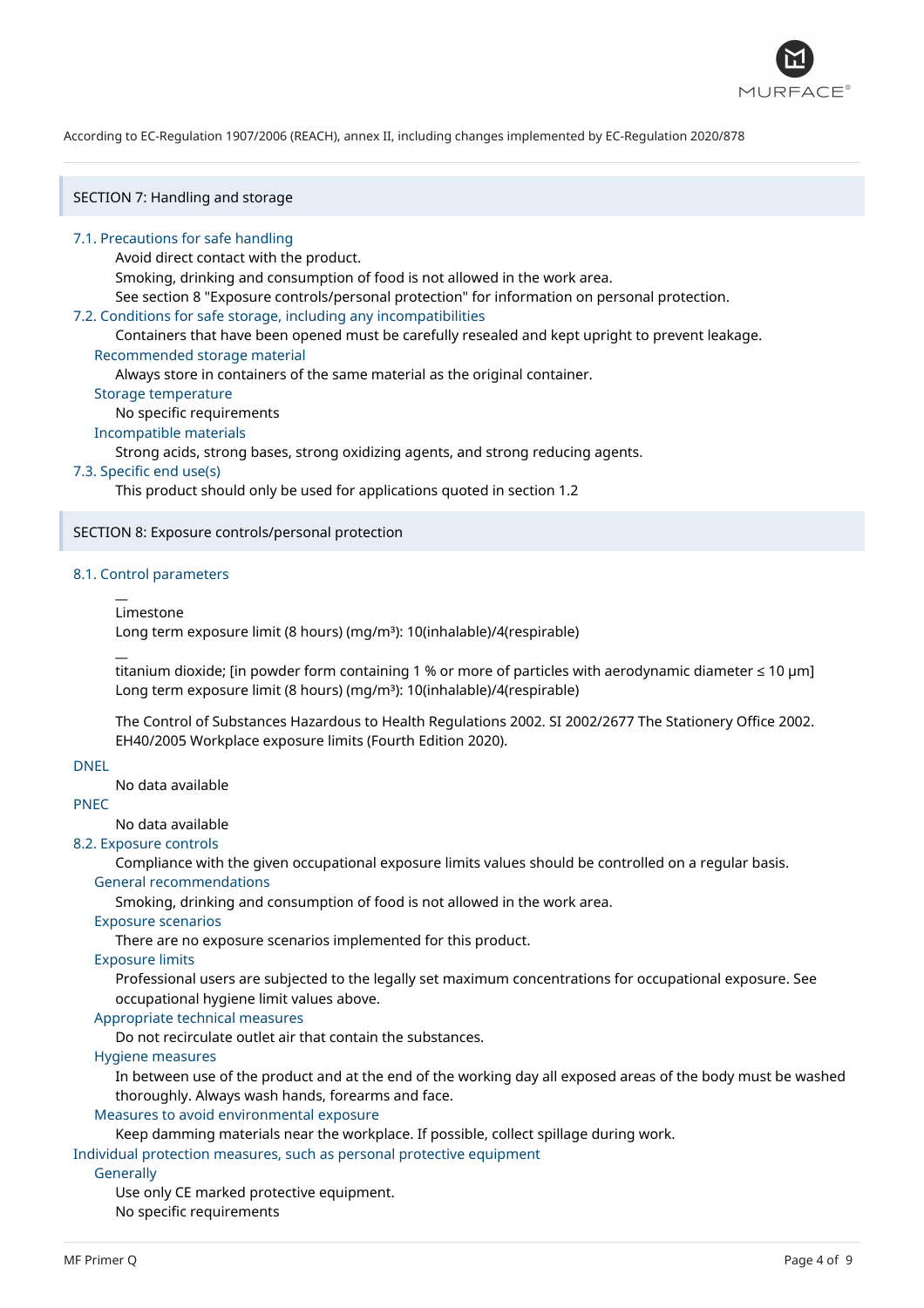

|                 | Type                                                                                                      | Class                   | Colour                      | Standards                         |  |
|-----------------|-----------------------------------------------------------------------------------------------------------|-------------------------|-----------------------------|-----------------------------------|--|
|                 | No special when used as<br>intended.                                                                      |                         |                             |                                   |  |
|                 | Skin protection                                                                                           |                         |                             |                                   |  |
|                 | Recommended                                                                                               | Type/Category           |                             | Standards                         |  |
|                 | Dedicated work clothing<br>should be worn                                                                 | $\blacksquare$          |                             | $\overline{a}$                    |  |
|                 | Hand protection                                                                                           |                         |                             |                                   |  |
|                 | Material                                                                                                  | Glove thickness<br>(mm) | Breakthrough time<br>(min.) | Standards                         |  |
|                 | Nitrile                                                                                                   | 0.2                     | >480                        | EN374-2, EN374-3,<br><b>EN388</b> |  |
|                 | Eye protection                                                                                            |                         |                             |                                   |  |
| Type            |                                                                                                           | Standards               |                             |                                   |  |
|                 | Safety glasses                                                                                            | <b>EN166</b>            |                             |                                   |  |
|                 |                                                                                                           |                         |                             |                                   |  |
|                 | SECTION 9: Physical and chemical properties<br>9.1. Information on basic physical and chemical properties |                         |                             |                                   |  |
|                 | Physical state                                                                                            |                         |                             |                                   |  |
| Liquid          |                                                                                                           |                         |                             |                                   |  |
| Colour<br>White |                                                                                                           |                         |                             |                                   |  |
|                 | Odour / Odour threshold                                                                                   |                         |                             |                                   |  |
| Mild            |                                                                                                           |                         |                             |                                   |  |
| pH              | Testing not relevant or not possible due to nature of the product.                                        |                         |                             |                                   |  |
|                 | Density (g/cm <sup>3</sup> )                                                                              |                         |                             |                                   |  |
|                 | 1.61 (20 $°C$ )                                                                                           |                         |                             |                                   |  |
|                 | Kinematic viscosity                                                                                       |                         |                             |                                   |  |
|                 | Testing not relevant or not possible due to nature of the product.<br>Particle characteristics            |                         |                             |                                   |  |
|                 | Does not apply to liquids.                                                                                |                         |                             |                                   |  |
|                 |                                                                                                           |                         |                             |                                   |  |
| Phase changes   | Melting point/Freezing point (°C)                                                                         |                         |                             |                                   |  |
|                 | Testing not relevant or not possible due to nature of the product.                                        |                         |                             |                                   |  |
|                 | Softening point/range (waxes and pastes) (°C)                                                             |                         |                             |                                   |  |
|                 | Does not apply to liquids.<br>Boiling point (°C)                                                          |                         |                             |                                   |  |
| 100 °C          |                                                                                                           |                         |                             |                                   |  |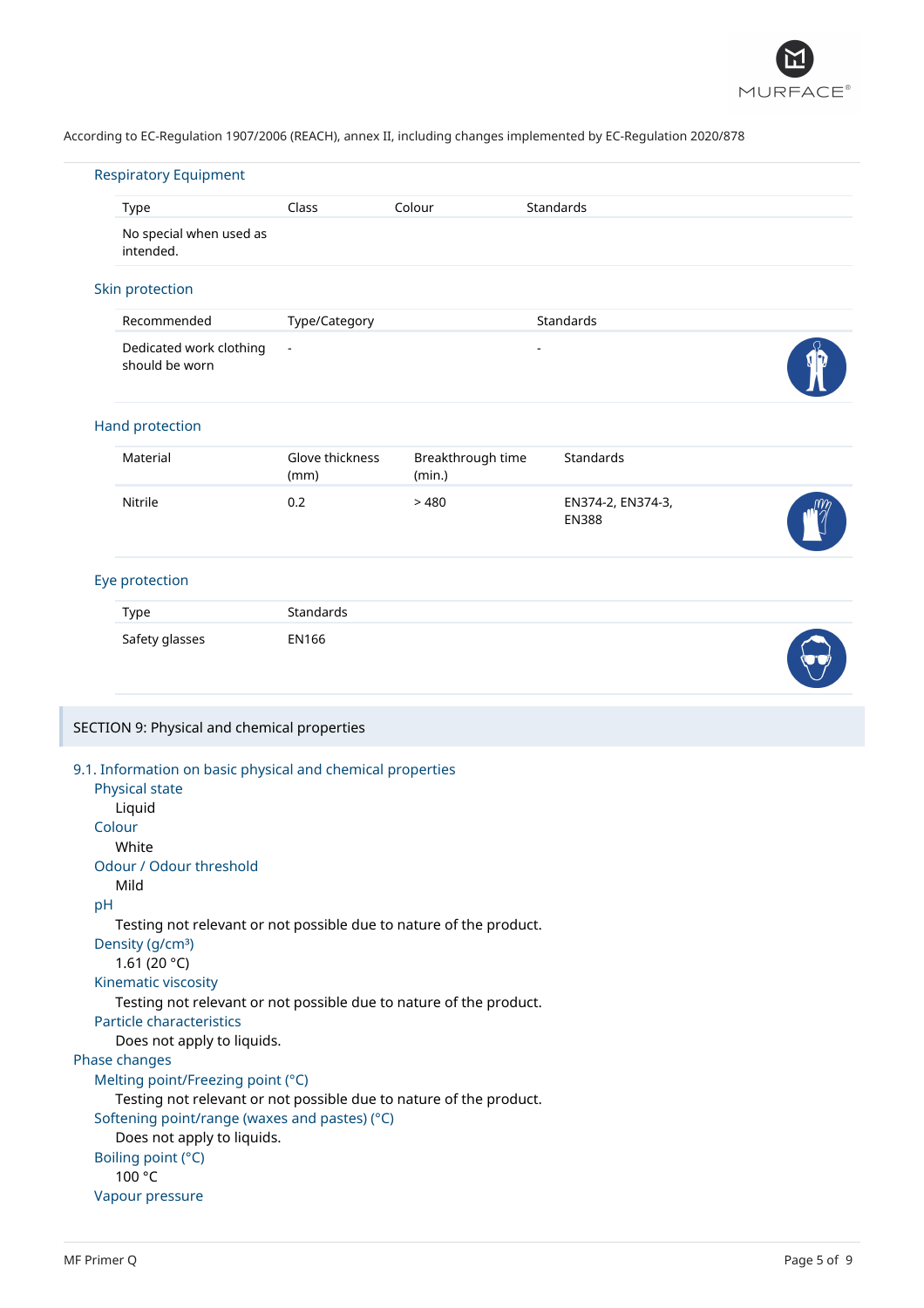

Testing not relevant or not possible due to nature of the product. Relative vapour density Testing not relevant or not possible due to nature of the product. Decomposition temperature (°C) Testing not relevant or not possible due to nature of the product. Data on fire and explosion hazards Flash point (°C) Testing not relevant or not possible due to nature of the product. Ignition (°C) Testing not relevant or not possible due to nature of the product. Auto flammability (°C) Testing not relevant or not possible due to nature of the product. Lower and upper explosion limit (% v/v) Testing not relevant or not possible due to nature of the product. **Solubility** Solubility in water Testing not relevant or not possible due to nature of the product. n-octanol/water coefficient Testing not relevant or not possible due to nature of the product. Solubility in fat (g/L) Testing not relevant or not possible due to nature of the product. 9.2. Other information Other physical and chemical parameters No data available SECTION 10: Stability and reactivity 10.1. Reactivity No data available 10.2. Chemical stability The product is stable under the conditions, noted in section 7 "Handling and storage". 10.3. Possibility of hazardous reactions No special 10.4. Conditions to avoid No special 10.5. Incompatible materials Strong acids, strong bases, strong oxidizing agents, and strong reducing agents. 10.6. Hazardous decomposition products The product is not degraded when used as specified in section 1. SECTION 11: Toxicological information 11.1. Information on hazard classes as defined in Regulation (EC) No 1272/2008 Acute toxicity Based on available data, the classification criteria are not met. Skin corrosion/irritation Based on available data, the classification criteria are not met. Serious eye damage/irritation Based on available data, the classification criteria are not met. Respiratory sensitisation Based on available data, the classification criteria are not met.

#### Skin sensitisation

Based on available data, the classification criteria are not met. Germ cell mutagenicity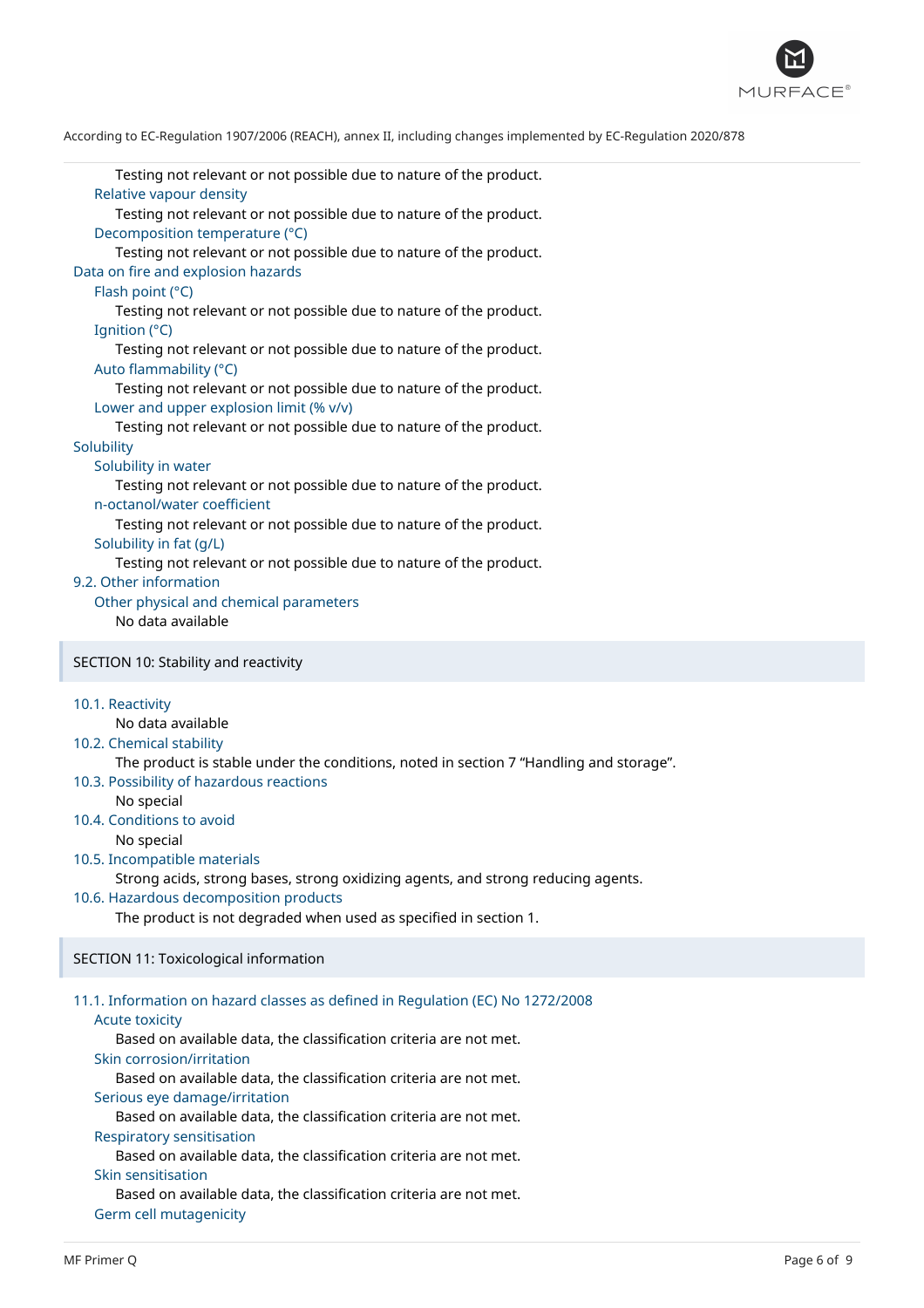

Based on available data, the classification criteria are not met.

### Carcinogenicity

Suspected of causing cancer.

### Reproductive toxicity

Based on available data, the classification criteria are not met.

#### STOT-single exposure

Based on available data, the classification criteria are not met.

#### STOT-repeated exposure

Based on available data, the classification criteria are not met.

#### Aspiration hazard

Based on available data, the classification criteria are not met.

### 11.2. Information on other hazards

### Long term effects

Carcinogenic effects: This product contains substances considered or proven to be carcinogenic. The carcinogenic effects may be triggered subsequent to exposure through inhalation, skin contact or ingestion.

### Endocrine disrupting properties

No special

# Other information

titanium dioxide; [in powder form containing 1 % or more of particles with aerodynamic diameter ≤ 10 μm] has been classified by IARC as a group 2B carcinogen.

### SECTION 12: Ecological information

#### 12.1. Toxicity

No data available

- 12.2. Persistence and degradability No data available
- 12.3. Bioaccumulative potential No data available
- 12.4. Mobility in soil

No data available

#### 12.5. Results of PBT and vPvB assessment

This mixture/product does not contain any substances considered to meet the criteria classifying them as PBT and/or vPvB.

12.6. Endocrine disrupting properties

No special

12.7. Other adverse effects

No special

#### SECTION 13: Disposal considerations

### 13.1. Waste treatment methods

Product is covered by the regulations on hazardous waste.

HP 7 – Carcinogenic

Dispose of contents/container to an approved waste disposal plant.

Regulation (EU) No 1357/2014 of 18 December 2014 on waste.

EWC code

Not applicable

Specific labelling

Not applicable

#### Contaminated packing

Packaging containing residues of the product must be disposed of similarly to the product.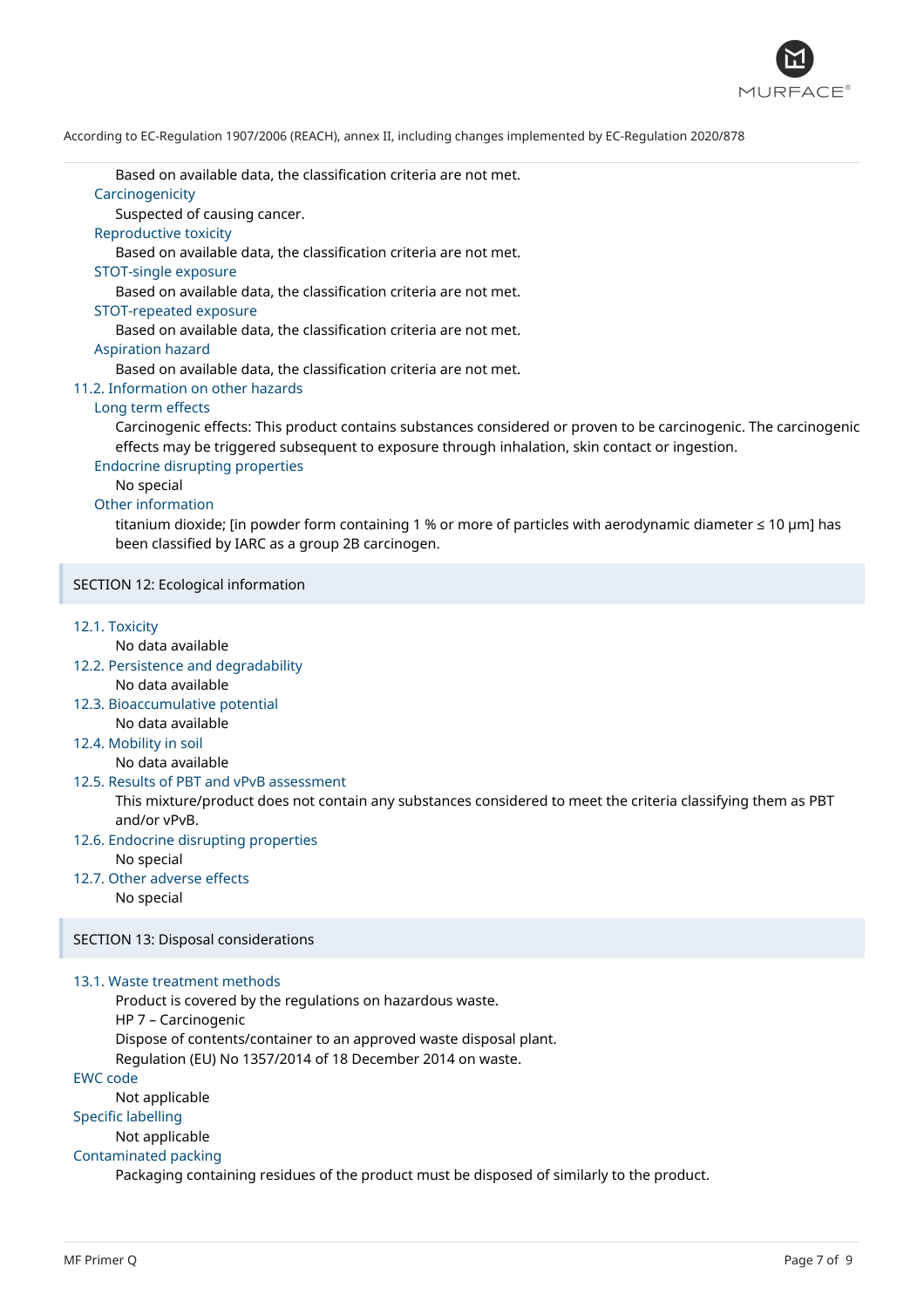

#### SECTION 14: Transport information

14.1. - 14.4. Not dangerous goods according to ADR, IATA and IMDG. ADR/RID Not applicable IMDG Not applicable MARINE POLLUTANT  $N<sub>0</sub>$ IATA Not applicable 14.5. Environmental hazards Not applicable 14.6. Special precautions for user Not applicable 14.7. Maritime transport in bulk according to IMO instruments No data available SECTION 15: Regulatory information 15.1. Safety, health and environmental regulations/legislation specific for the substance or mixture Restrictions for application Restricted to professional users. People under the age of 18 shall not be exposed to this product. Pregnant women and women breastfeeding must not be exposed to this product. The risk, and possible technical precautions or design of the workplace needed to eliminate exposure, must be considered. Demands for specific education No specific requirements SEVESO - Categories / dangerous substances Not applicable Additional information Not applicable Sources The Management of Health and Safety at Work Regulations 1999 The Health and Safety at Work etc. Act 1974 Regulations 2013. Regulation (EU) No 1357/2014 of 18 December 2014 on waste. CLP Regulation (EC) No 1272/2008, as retained and amended in UK law. EC-Regulation 1907/2006 (REACH), as amended by UK REACH Regulations SI 2019/758 15.2. Chemical safety assessment No SECTION 16: Other information Full text of H-phrases as mentioned in section 3 H351, Suspected of causing cancer. Abbreviations and acronyms

ADN = European Provisions concerning the International Carriage of Dangerous Goods by Inland Waterway

ADR = The European Agreement concerning the International Carriage of Dangerous Goods by Road

ATE = Acute Toxicity Estimate

BCF = Bioconcentration Factor

CAS = Chemical Abstracts Service